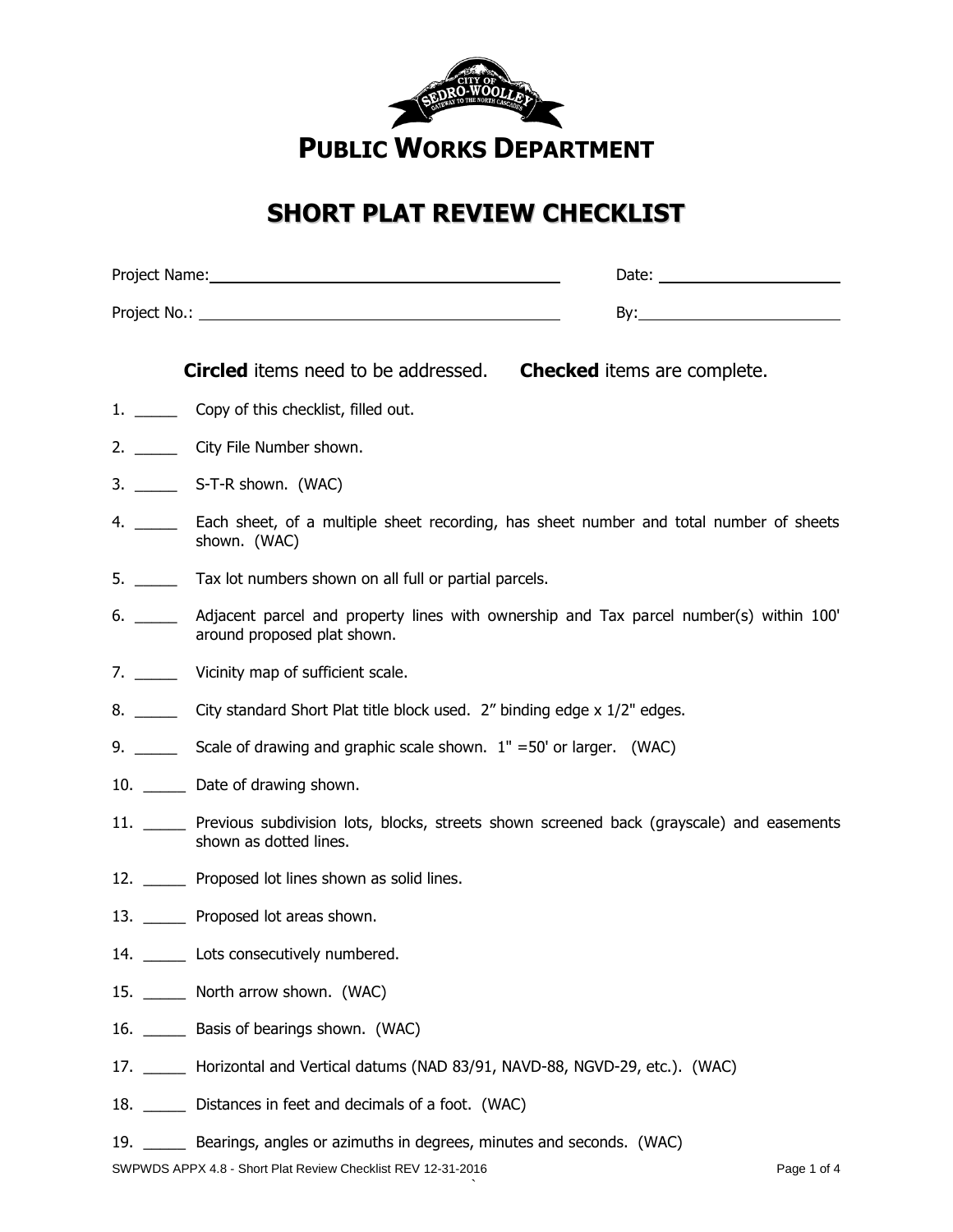- 20. Radius, delta and arc length of curves shown. (WAC)
- 21. \_\_\_\_\_ Minimum text size 0.10".
- 22. \_\_\_\_\_\_ No adhesive material used. (WAC)
- 23. \_\_\_\_\_ Protected Critical Area (PCA) boundaries, buffers, buffer averaging and calculation summary table, top of steep slope boundaries and buffers, etc.
- 24. Deed calls at variance with survey. (WAC)
- 25. \_\_\_\_\_ Reference record survey with conflicting corner position shown. (WAC)
- 26. \_\_\_\_\_ Legal description of existing lot(s) shown. (WAC)
- 27. \_\_\_\_\_\_\_ Location of all structures shown on lots with distances shown to existing and proposed lot lines if within 50'.
- 28. \_\_\_\_\_\_ Location of all existing locatable easements shown and recording number.
- 29. Description and recording number noted of non-locatable easements.
- 30. \_\_\_\_\_ Proposed easements shown.
- 31. \_\_\_\_\_ Purpose of any area dedicated or reserved for public use shown.
- 32. \_\_\_\_\_ Common use area for all property owners shown.
- 33. \_\_\_\_\_\_ Finish-grade and existing ground contours shown at one-half to two-foot intervals for slopes < 20% and five-foot intervals for slopes 20% or greater. Contours shall extend one-hundred feet (100') beyond property lines or catch points; whichever is greater. Existing contours shall be shown screened back. (Grayscale)
- 34. \_\_\_\_\_ Location, width, classification (principal, secondary, collector arterial, minor collector, or local access), and names of existing abutting streets shown.
- 35. \_\_\_\_\_ Location of all monuments found and set shown. (WAC)
- 36. \_\_\_\_\_ Meander lines or reference lines along bodies of water shall be established above, but not farther than 20' from the high waterline of such water.
- 37. \_\_\_\_\_\_ Building setback lines, (BSBL) Building footprint(s), or Building envelope(s).
- 38. \_\_\_\_\_ Permanent survey control monuments set. Lot corners: 3/4" galvanized iron pipe, 1/2" reinforcing bar (rebar) or equal. Street monuments set after paving at road intersections, PC's, PT's or PI's.
- 39. \_\_\_\_\_ Identification of all controlling corners used (i.e. calculated, found, established or reestablished). (WAC)

`

- 40. \_\_\_\_\_ Physical description and date visited of all monuments shown. (WAC)
- 41. \_\_\_\_\_\_ Equipment and procedures used statement shown. (WAC)
- 42. \_\_\_\_\_ Name, address and phone number of P.L.S. shown. (WAC)
- 43. \_\_\_\_\_ P.L.S. certification, signature, and seal shown. (WAC)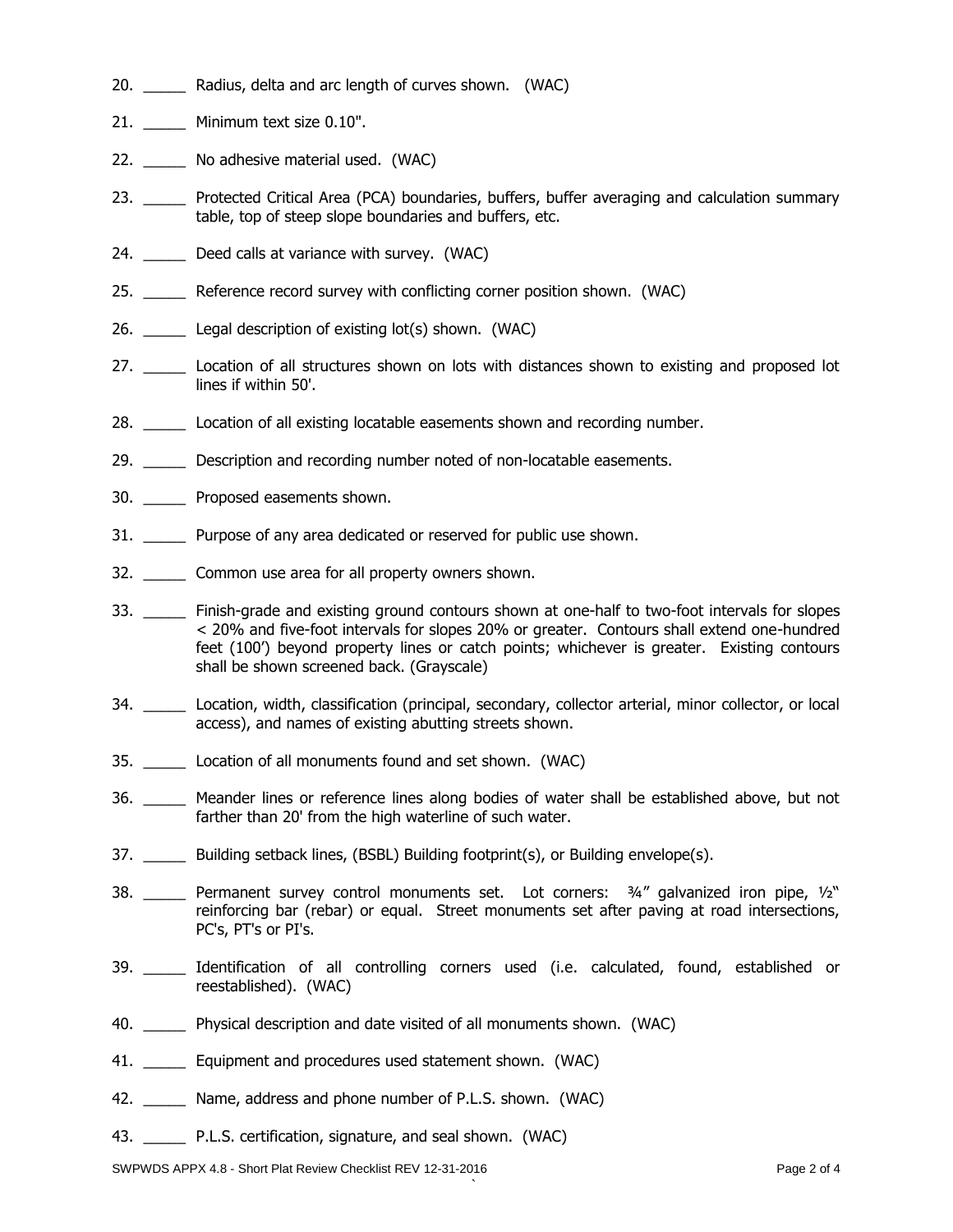- 44. \_\_\_\_\_ Signature lines for City Engineer, Planning Director, and Mayor provided.
- 45. \_\_\_\_\_ All signatures in black, reproducible ink.
- 46. Line for date and time of recording provided.
- 47. \_\_\_\_\_\_ Names of all vested owners provided.
- 48. \_\_\_\_\_ Title report not older than 30 days from the date of application. Date application was received: .
- 49. Computer printout of existing lot and/or tract closure(s).
- 50. \_\_\_\_\_ Computer printouts of proposed lot and/or tract closures(s) and boundary closure.
- 51. \_\_\_\_\_\_ Health Department approval letter for on-site systems.
- 52. Verification of water availability.
- 53. Letter of Sewer Availability signed within one year of the date of application.
- 54. Location(s) and size(s) of open space(s).
- 55. \_\_\_\_\_\_ Roadway intersection 90° ± 5°.
- 56. \_\_\_\_\_ Cul-de-sac length less than 300'.
- 57. Proposed street section(s).
- 58. \_\_\_\_\_ Access/driveway locations for each lot.
- 59. \_\_\_\_\_\_ Steep slope areas desirable to have roads parallel to slope.
- 60. \_\_\_\_\_ Conforms to approved Engineering (Construction) drawings.
- 61. \_\_\_\_\_ Field verify lot corners and monumentation set as indicated.
- 62. \_\_\_\_\_ Permanent black ink on Mylar or photo Mylar with a fixed halide base. (WAC)
- 63. Mylars signed by owners and notarized.
- 64. \_\_\_\_\_\_ Check for recording fee included, made payable to "Skagit County Auditor." Recording fee as per current Skagit County requirements. (SC)
- 65. \_\_\_\_\_ Right-of-Ways dedicated by Statutory Warranty deed with recording number shown on the face of the plat.
- 66. \_\_\_\_\_ Real Estate Excise Tax form filed with Treasurer.
- 67. \_\_\_\_\_\_ Address blanks for each lot shown. (RCW) Add note "Any addresses shown are preliminary only and subject to change.
- 68. \_\_\_\_\_ Sedro-Woolley spelled correctly with a hyphen.
- 69. \_\_\_\_\_ Original sheets shall be good quality, three mil. or thicker, mylar or approved equal.
- 70. \_\_\_\_\_ Mylar copy and paper blueline copy of recorded original returned to City of Sedro-Woolley

`